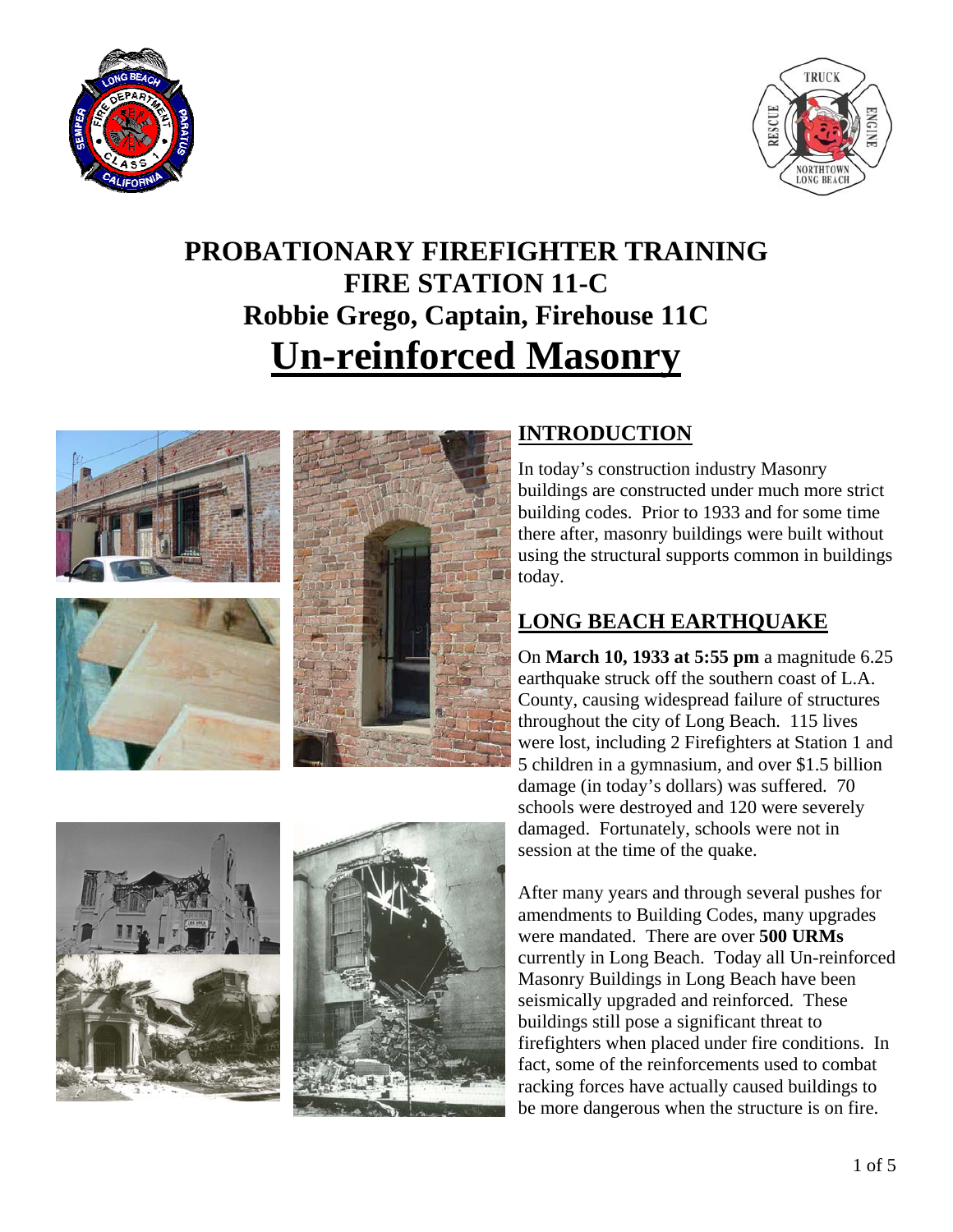### **BRICK WORK**

- U.S. Standard size brick:  $2\frac{1}{4}$  x 3  $\frac{3}{4}$  x 8"
- Bricks weigh  $100 150$  lbs per cubic foot
- 6 sides of a brick  $-$
- Strength of a brick structure comes from:
	- o brick strength
	- o mortar strength and elasticity
	- o bricklayer workmanship
	- o brick uniformity
	- o method used to lay brick

| <b>RUNNING</b> |  |  |
|----------------|--|--|







**FLEMISH** 

**STACK** 

ENGLISH CROSS OR DUTCH

- Strength of a single brick:
	- o Ingredients and manufacturing method
	- o Ultimate compressive strength as low as **1,600 psi**.
	- o Well-burned brick has compressive strength exceeding **15,000 psi.**

**ENGLISH** 

- o Load carrying capacity of a brick structure is cut in half when sand lime mortar is used versus Portland cement mortar
	- The compressive working strength of a brick wall or column laid with sand lime mortar normally ranges from **500 to 600 psi**



#### **COMPONENTS OF UN-REINFORCED MASONRY**

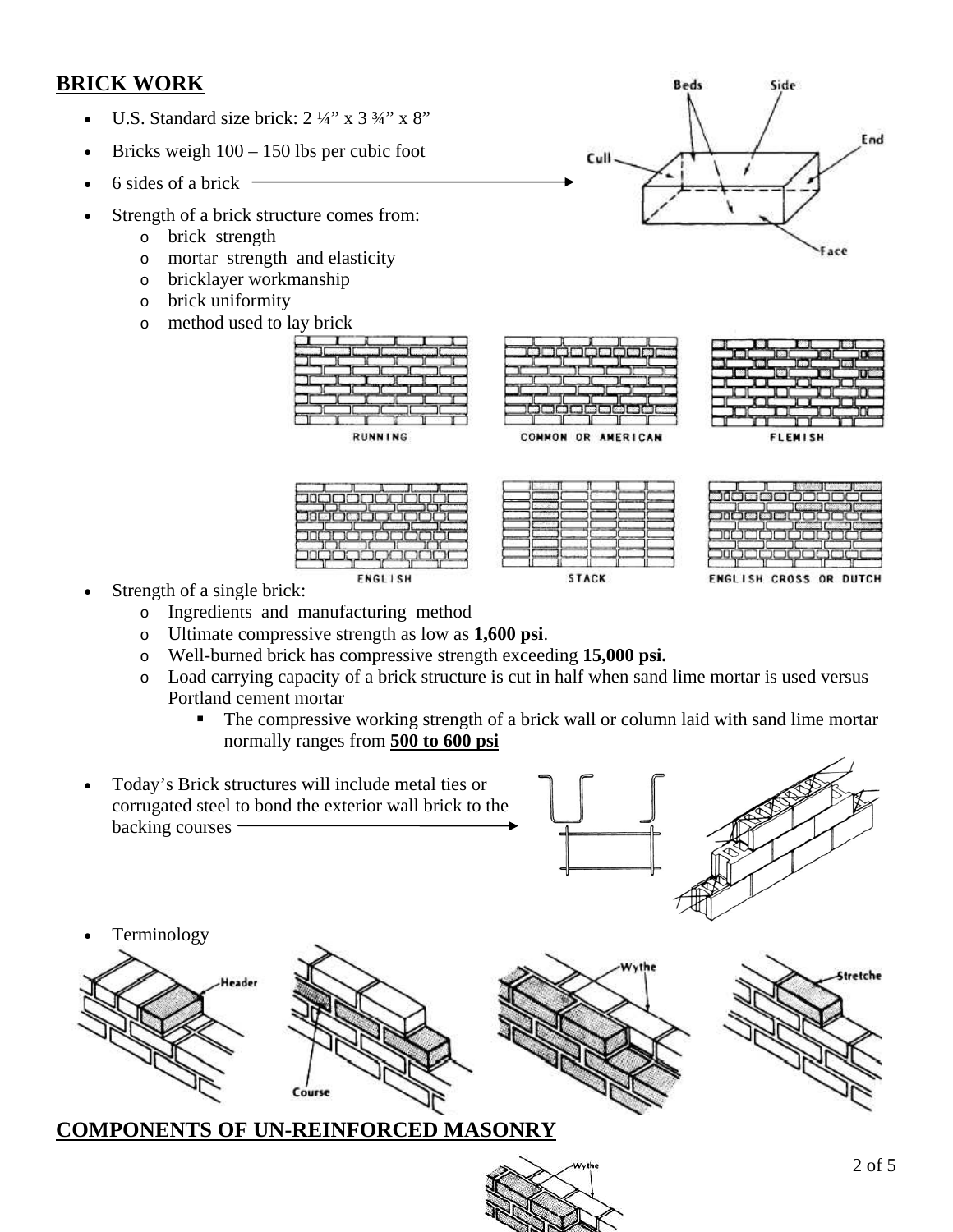- Brick walls up to 3 wythes thick
	- $\circ$  1 wythe = 1 masonry unit
	- o In excess of **13" and tapering vertically**
- Weak Foundation Walls
	- o Masonry
	- o Rock
		- Motor used contains very little cement
		- Deteriorates from moisture penetration over time
	- o Concrete was used in some structures
- Lintels used over windows and doorways
- Wood floor and roof assemblies
- Fire cut joists (allowed floors and ceilings to collapse without pulling the walls in
- No rebar

# **INDENTIFYING A PRE-33 STRUCTURE**

- Deep recessed windows
- Tie Plates
	- o Squares, diamond, stars
	- o Tie the rafters and joists into the exterior walls
	- o Eliminates the effectiveness of Fire Cuts
	- o Used most commonly in retrofits
- King Rows<sup>-</sup>
	- o Header course every 4-7 stretcher courses
	- o Header course showing the ends of the bricks
	- o Ties wythes together
	- o Today's construction will use metal ties and corrugated steel to serve this purpose







- Concrete Bond Beams
	- o Reinforced concrete beams used to replace brick courses in URMs
	- o Between floors and at weak spots in the walls
- Concrete Caps
	- o Reinforced concrete beams used at roof lines and on parapet walls



**HAZARDS**

- Sand Lime Mortar
- o Can be scrapped away with your finger
- Visibly weathered and deteriorated o
- Arched roofs are common in Pre-33 structures

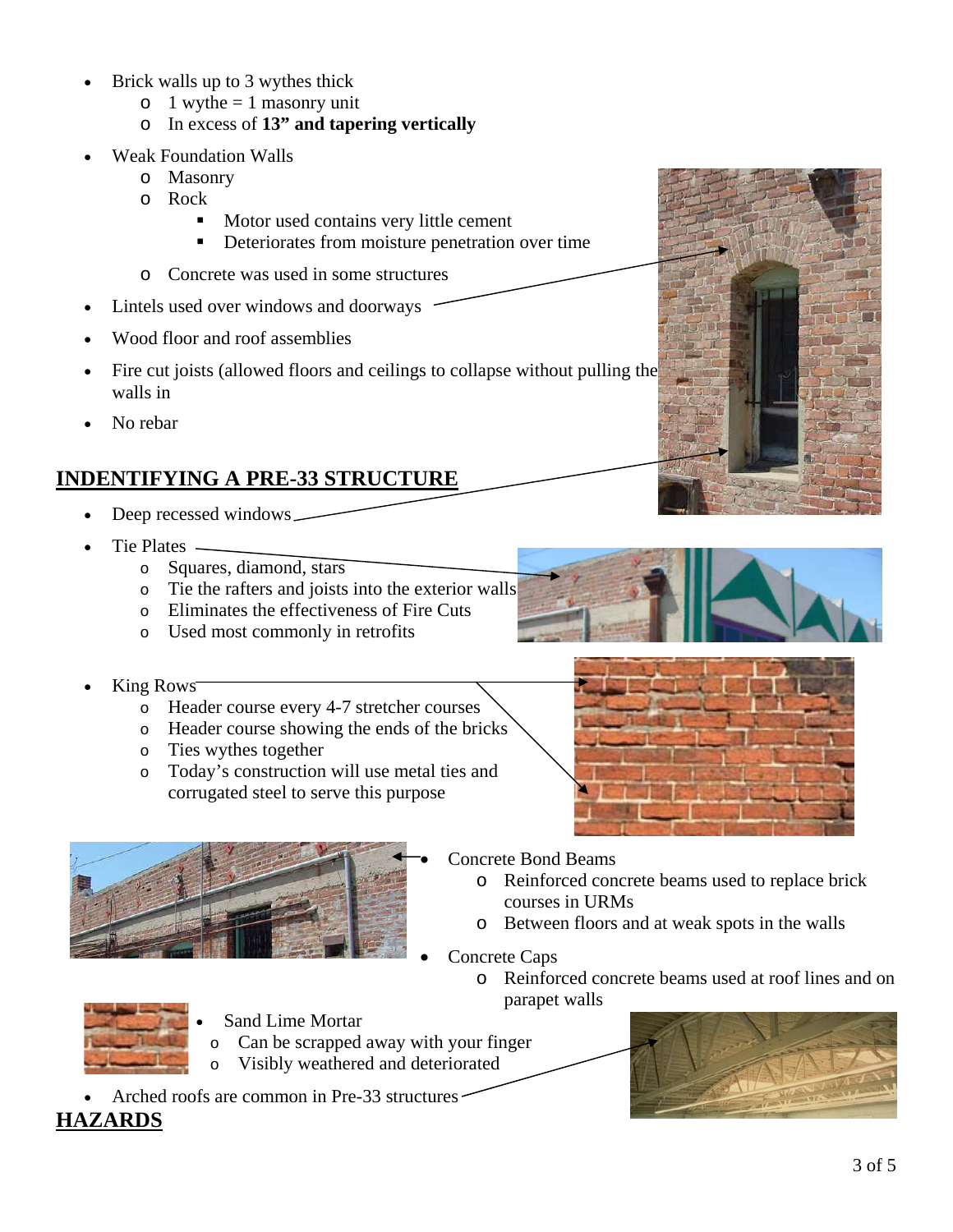#### 9 **Wall Collapse**

o Failure of wall foundation

#### **90 degree**

- Extreme "Bounce factor" involving bricks
- o Failure of Floor or ceiling joists

#### **Inward/outward collapse**

- As the collapsing joist inside fall, the exterior walls are pulled in causing a break horizontally along the wall in between the ground and the failing member.
- The upper portion of the wall collapses inward
- The lower portion of the wall collapses outward
- o Failure of deteriorated mortar

#### **Curtain Fall**

- The bricks and blocks peel away and fall to the ground
- o ALL bricks falling from significant heights have significant Bounce Factors
- o A collapse zone should be established 1 ½ times the height of the structure

## **INDICATORS OF COLLAPSE DUE TO FIRE**

- $\checkmark$  Sagging floors, ceilings, or roofs
- $\checkmark$  Spongy floors and/or roofs
- $\checkmark$  Walls out of plumb, bulging, and/or leaning
- $\checkmark$  Smoke or water leaking escaping through cracks
- $\checkmark$  Twisted or warped columns or beams
- $\checkmark$  Significant burn time
- $\checkmark$  Cracking, groaning, and/or creaking noises
- $\checkmark$  Tie Plates protruding from walls
- $\checkmark$  Tie Plates pulled into the walls
- $\checkmark$  Cracks running the wall height
- $\checkmark$  Numerous bricks fragmenting or breaking in localized areas
- $\checkmark$  Separation of stucco or plaster overcoat

### **FIREFIGHTERS LOST DURING 1933 FIRE STATION 1 COLLAPSE**

- **Percy Forker**
- **A. B. Stephens**

### **SUFERING STRUCTURES OF THE LONG BEACH EARTHQUAKE**



**Master Stream** 

in a Flanking Position

**Normal** 

**Collapse Danger Zone** 

**Explosion Collapse Danger Zone**